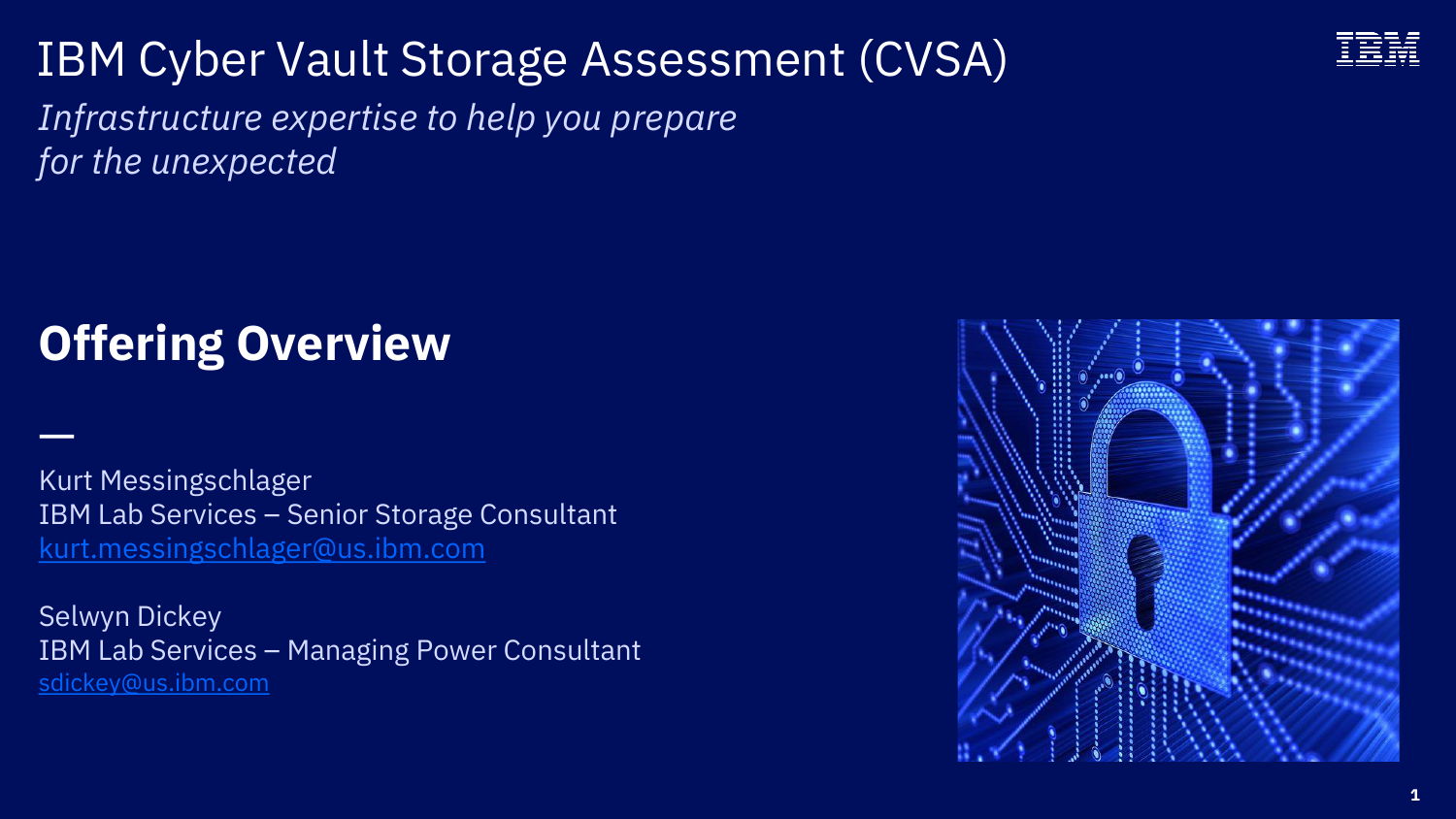## The new 4<sup>th</sup> data protection practice

#### **Business continuity**

"Capability of a business to withstand outages and to operate important services normally and without interruptions in accordance with predefined service-level agreements."

Business continuity consists of four important parts:





#### New threats call for new methods

The traditional methods (HA, DR, BU) of protection are no longer enough. Organizations need to be Cyber Resilient.

Cyber Resiliency, a new addition to the Business Continuity umbrella, is the ability for an organization to continue to function after a breach has occurred.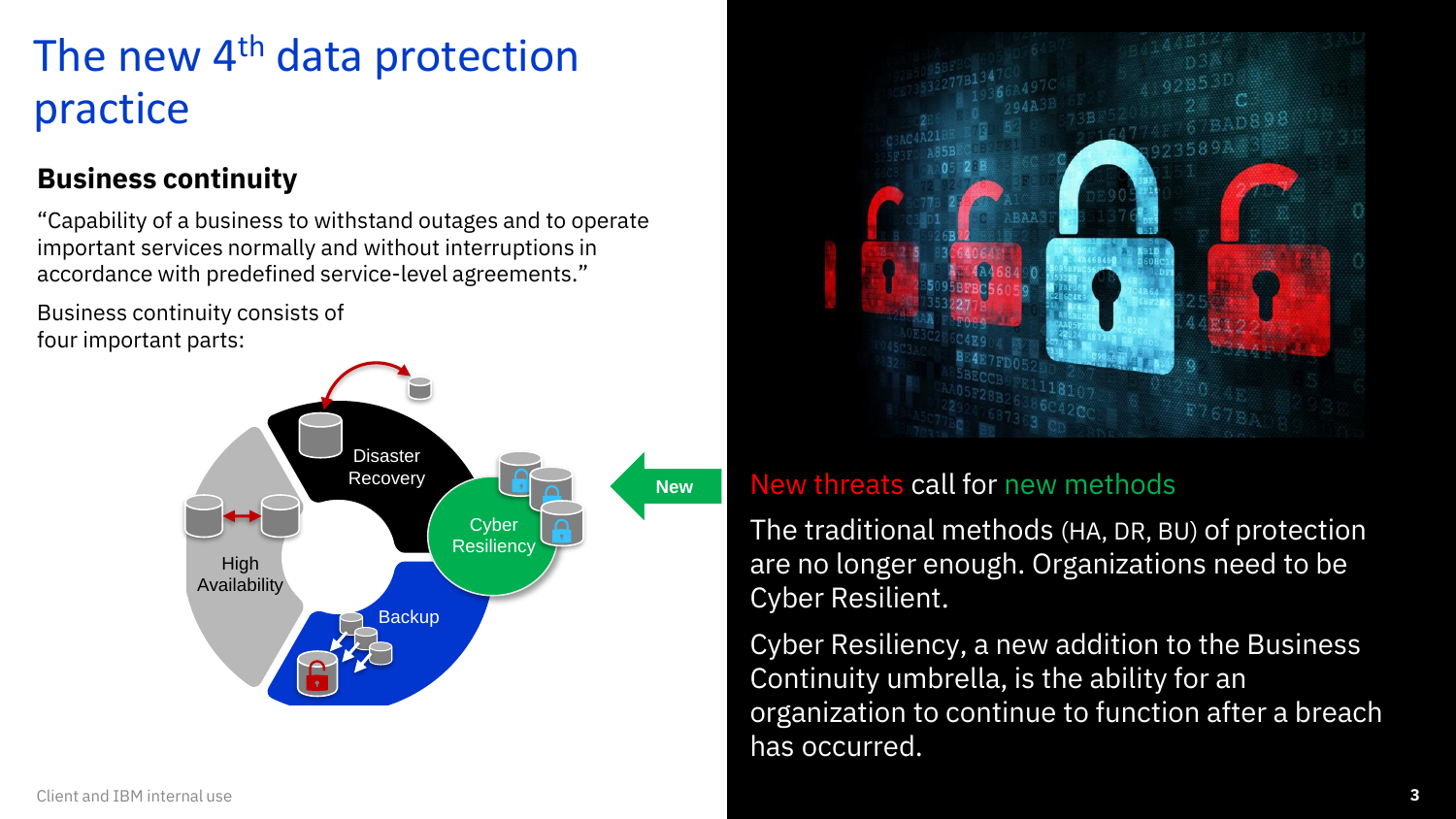## What makes a CR copy different from the other copies?

HA and DR copies are synchronous / asynchronous and will not help against Ransomware

Backup copies are 'point in time' (PIT) copies but they are unprotected

You need **protected** 'point in time' (PIT) copies



High Availability (HA) copies: synchronous copies within a site





Disaster Recovery (DR) copies: synchronous or asynchronous copies between sites





Backup (BU) copies: unprotected PIT copies





Cyber Resilient (CR) copies: protected PIT copies



Cyber Resilient (CR) copies are PIT copies with added layers of protection: Immutability and/or Isolation

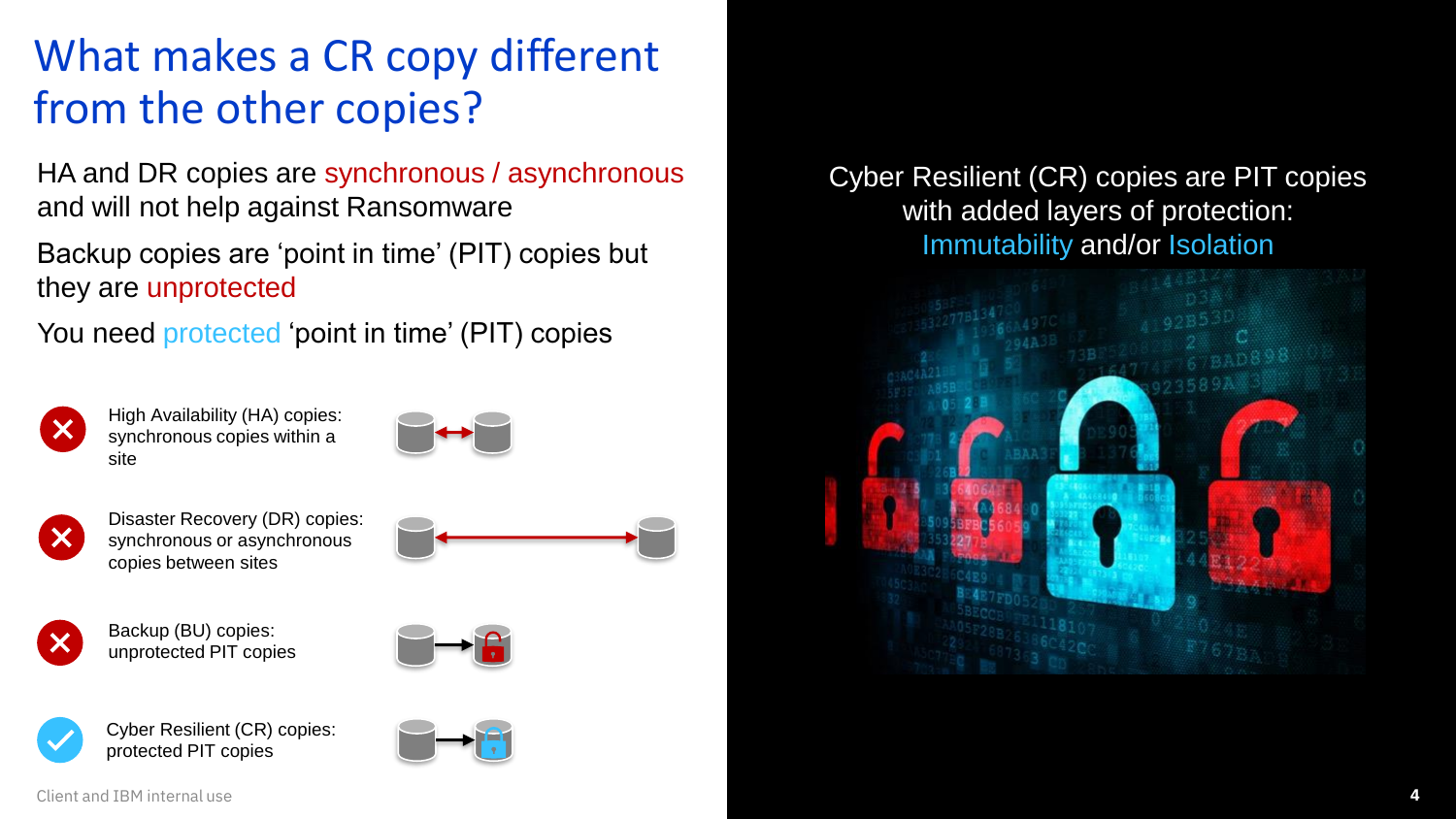### The 4 core principles of Cyber Resiliency

### The core principles of Cyber Resiliency provide additional lines of data

allowing organizations to continue to function with the least amount of disruption in the face of a cyber breach

#### **Immutability**

Capabilities to prevent data from being modified or deleted

#### **Isolation**

Physical or logical isolation of systems to avoid widespread corruption

#### **Granularity and Performance**

Faster recovery of data with less data loss

#### **Detection**

Integrated analytics that detect workload anomalies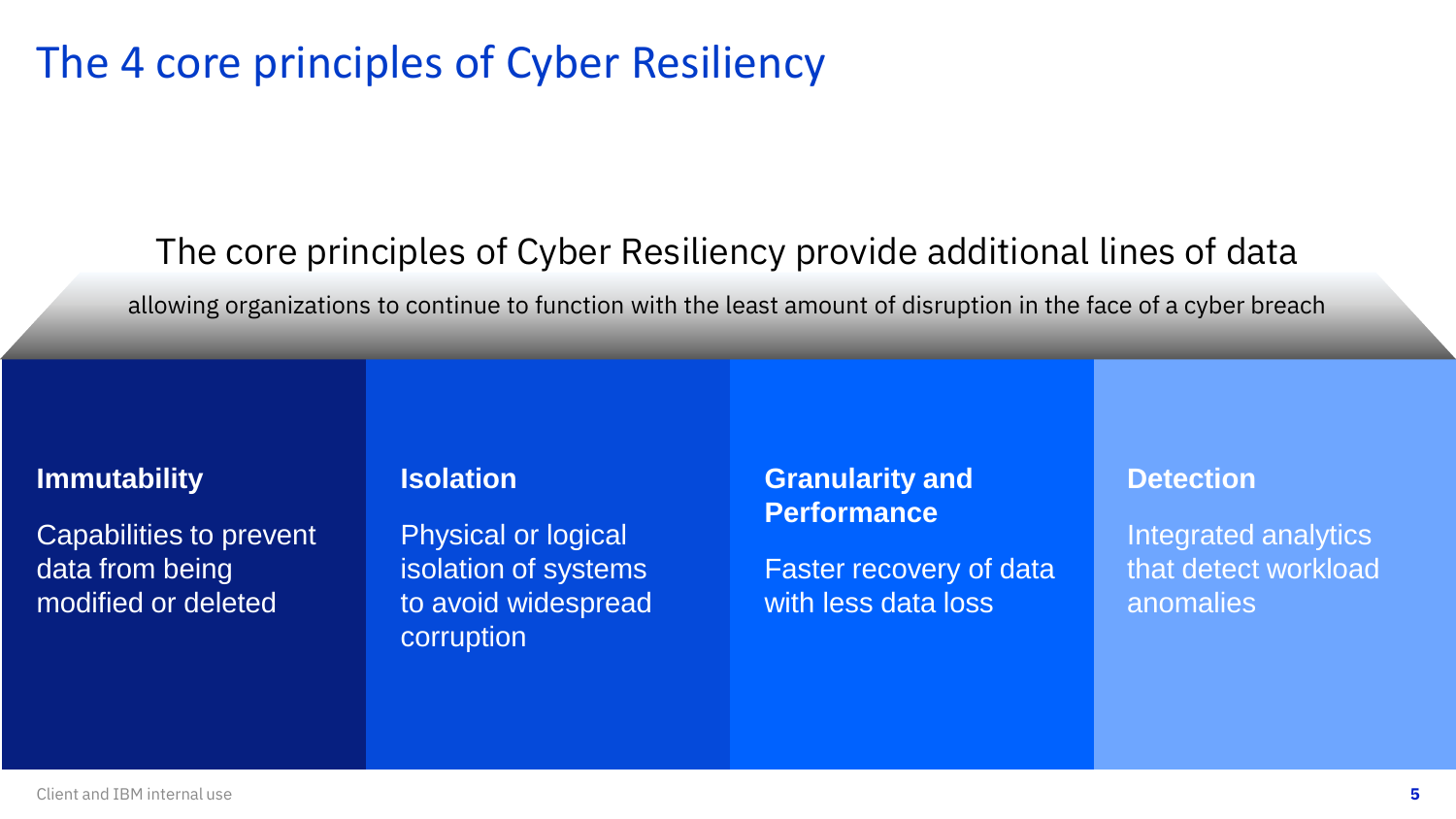### When choosing CR solutions, you need to consider the SLOs



#### **Recovery Point Objective** (**RPO**)

How much data loss can be tolerated? Determined by the frequency of copy creation, i.e. snaps/backups

#### **Recovery Time Objective** (**RTO**)

How fast do we need to recover? Determined by the amount of time the organization can afford to be offline before losing "too much", e.g. money, damage to reputation, and/or go out of business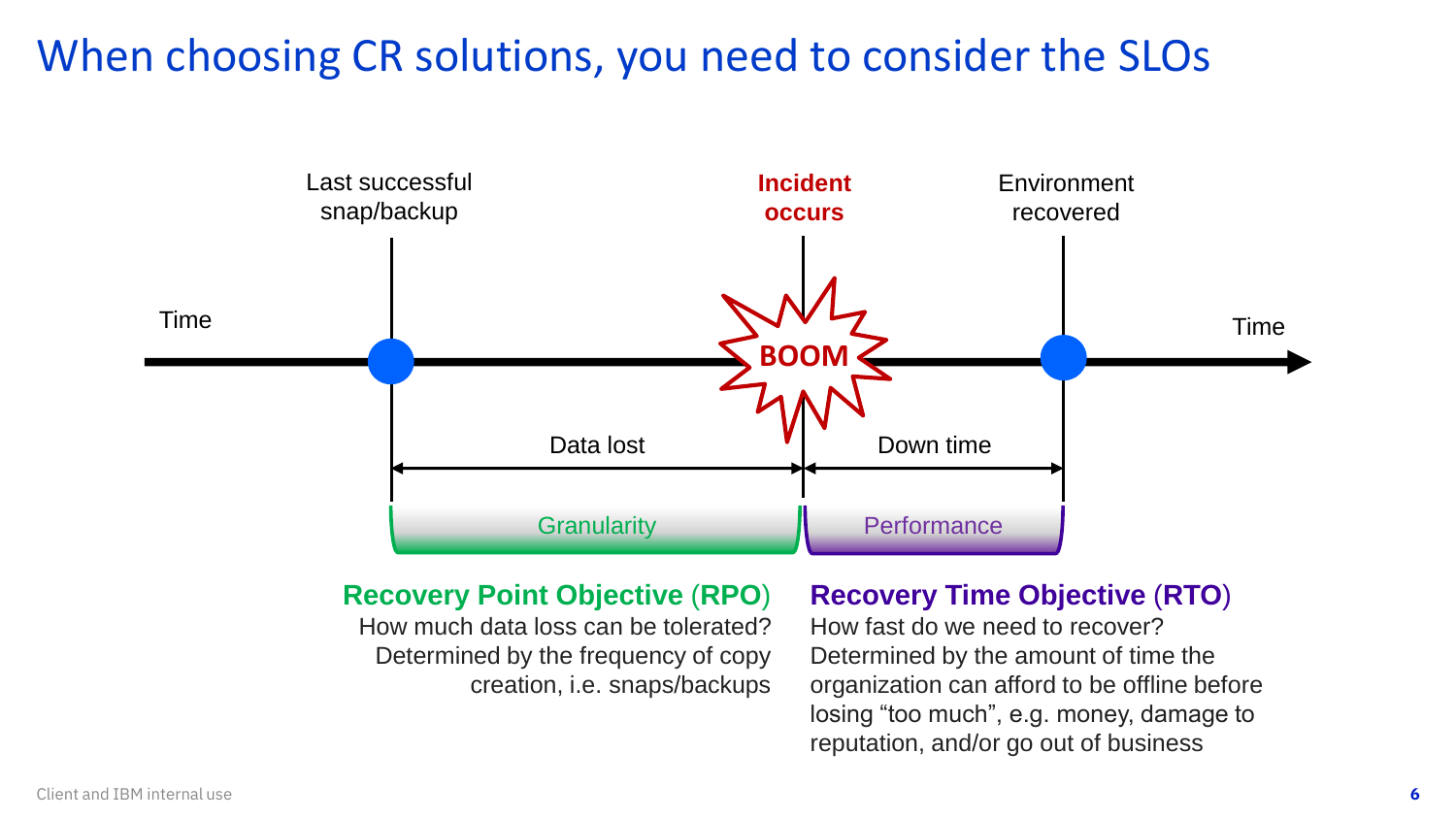## CVSA goal

#### **The Cyber Vault offering**

- Is based on IBM's Safeguarded Copy (SGC) solution
- Is a set of three services…
- And is composed of a set of core components

#### **CVSA goal**

• To ensure a smooth, tailored and expediated implementation of Cyber Vault, which includes Safeguarded Copy (SGC)

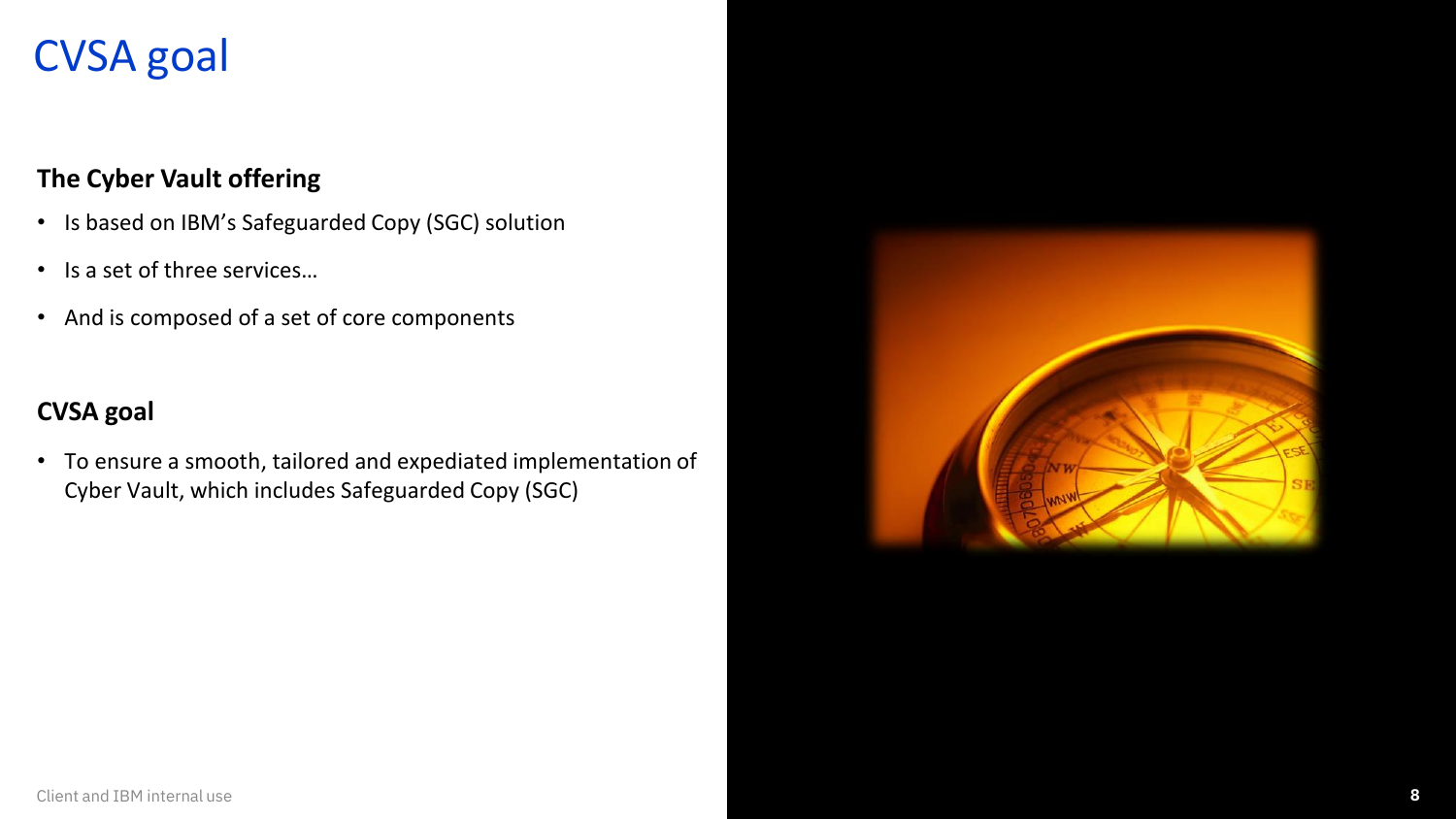### **IBM i specific implementation**

#### **Install PowerHA tools for IBM i Safeguarded copy**

- Configure environment in IBM i to manage the safeguarded Copy
- Configure recovery system for validation/Forensic analysis
- Configure communication to CSM
- Write any custom management CL programs based on customer requirements
- Configure partition to auto set new IP etc on recovery to allow recovery system to come online if required
- Configure job scheduler/management process to automate safeguarded backups
- Configure scheduled checking for SG failures or capacity issues on the storage
- Write processes for recovery/restore after an event

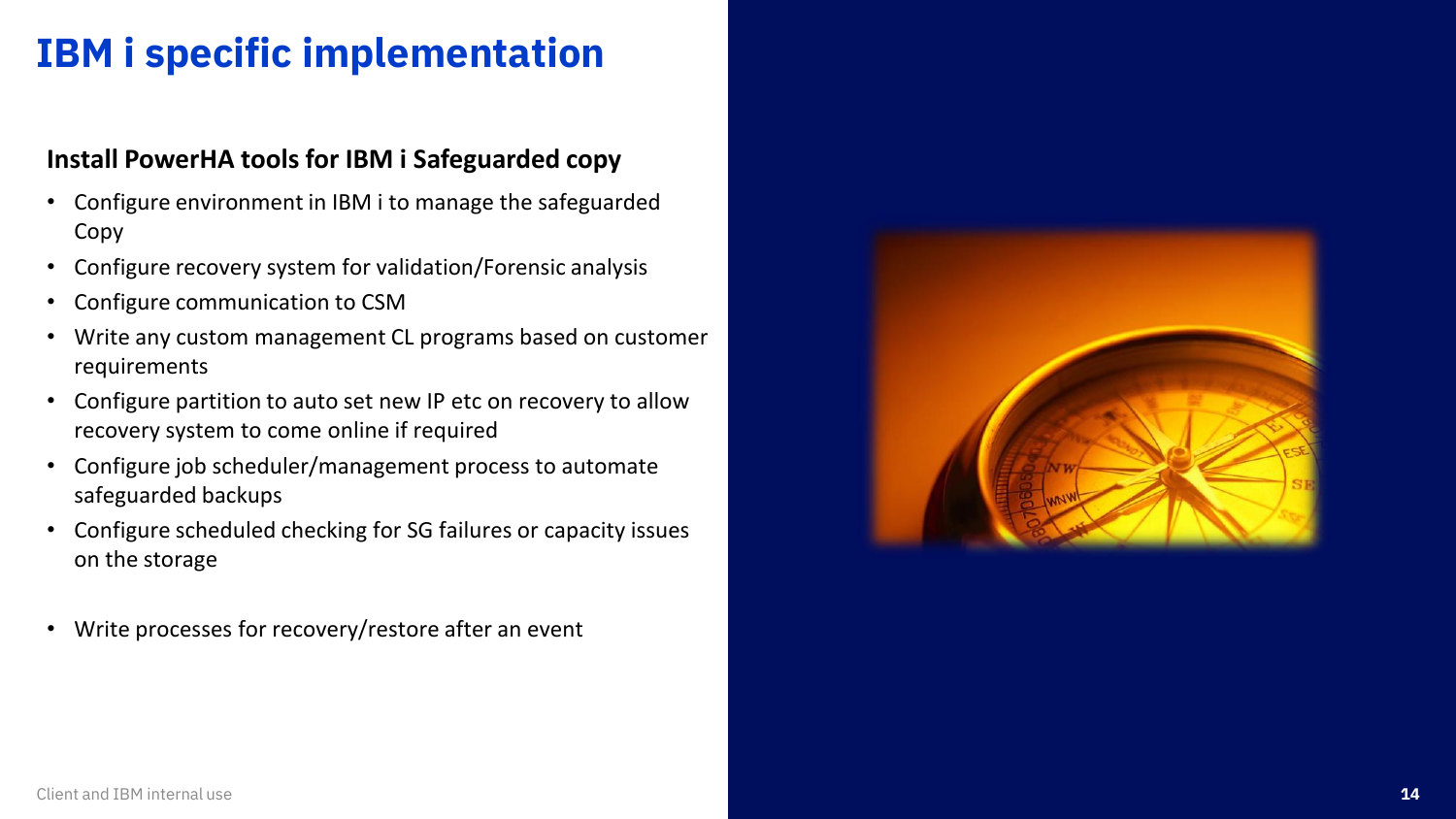### **IBM i specific implementation**

#### **IBM i Safeguarded copy automation**

- STRSGCPY performs a new Safeguarded Copy backup. Default for expiration interval may be overridden
- STRSGRCY Performs a safe recovery action by ensuring no current recovery is active. Then it performs the recovery. For Spectrum Virtualize solution it will distribute the LUNS evenly across configured hosts.
- IPLLPAR activate the IBM i partition
- WRKSTRPRSC/CFGSTRPRSC Configure the target partitions TPC/IP, tape etc to allow the recovery partition to be used safely after IPL.
- ENDSGRCY End the active Safeguarded copy recovery
- QZRDIARSGC CL program to retrieve all current SafeGuarded copy states, information ( backupids, expiration interval etc )
- RTVSGCCAP CL program to retrieve current SG usage and storage remaining capacity

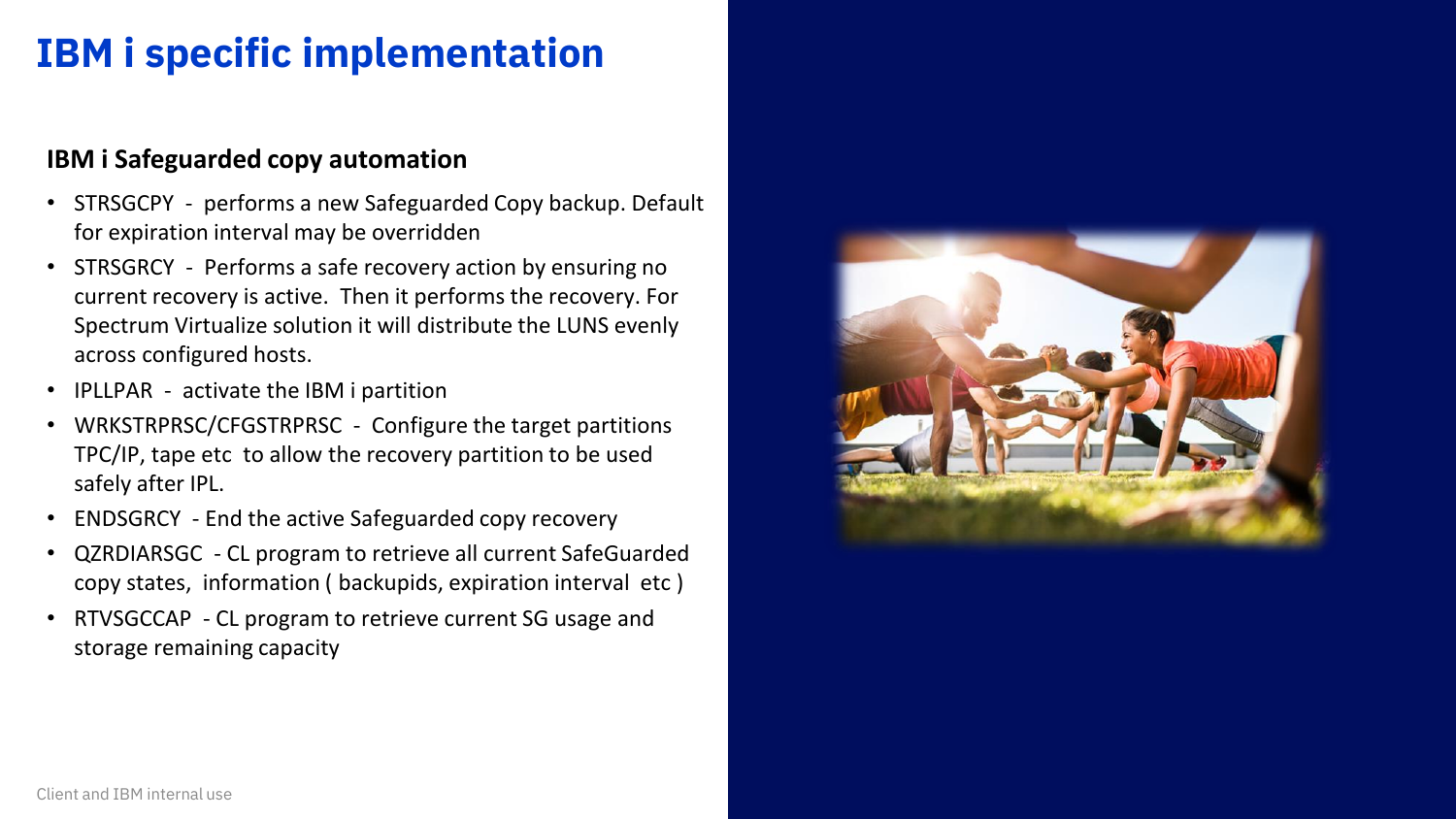## The **Cyber Vault offering** is based on the **IBM Safeguarded Copy solution**

Safeguarded Copy prevents point in time copies of data from being modified or deleted due to user errors, malicious destruction or ransomware attacks

#### IBM i Cyber Vault automation



Automatically fixes TCP/IP and other resources per configuration

- Validation
- Forensic analysis
- Surgical recovery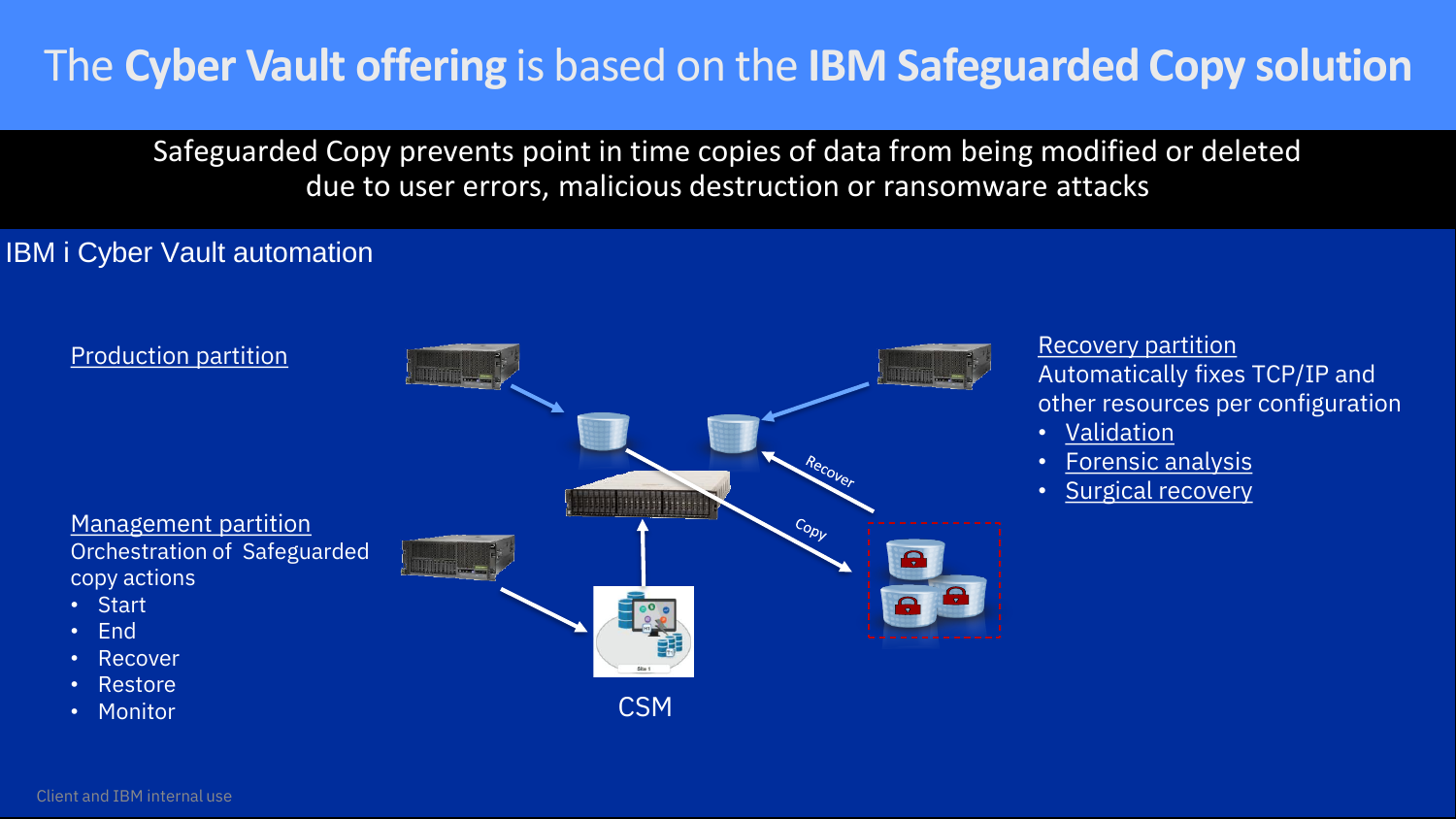## Deployment services for Cyber Vault for Spectrum Virtualize / Flash Systems



Cyber Vault Storage Assessment (CVSA)



Cyber Vault Installation and **Configuration** 



Cyber Vault Data Recovery & **Validation** 

- Discuss / confirm client's CR objectives and requirements
- Review Cyber Vault solution components and overall architecture
- Gather inputs to establish scope and sizing for Cyber Vault implementation
- Develop the Cyber Vault future state architecture
- Install and configure Cyber Vault solution components
- Validate installation completeness
- CV setup and protect knowledge transfer
- CV restore and validate knowledge transfer
- Discuss operational processes and application integration / orchestration required for CV recovery
- Prepare for Cyber Event by exercising the process
- Based on exercises, revisit and tune the process where necessary

*Iterative*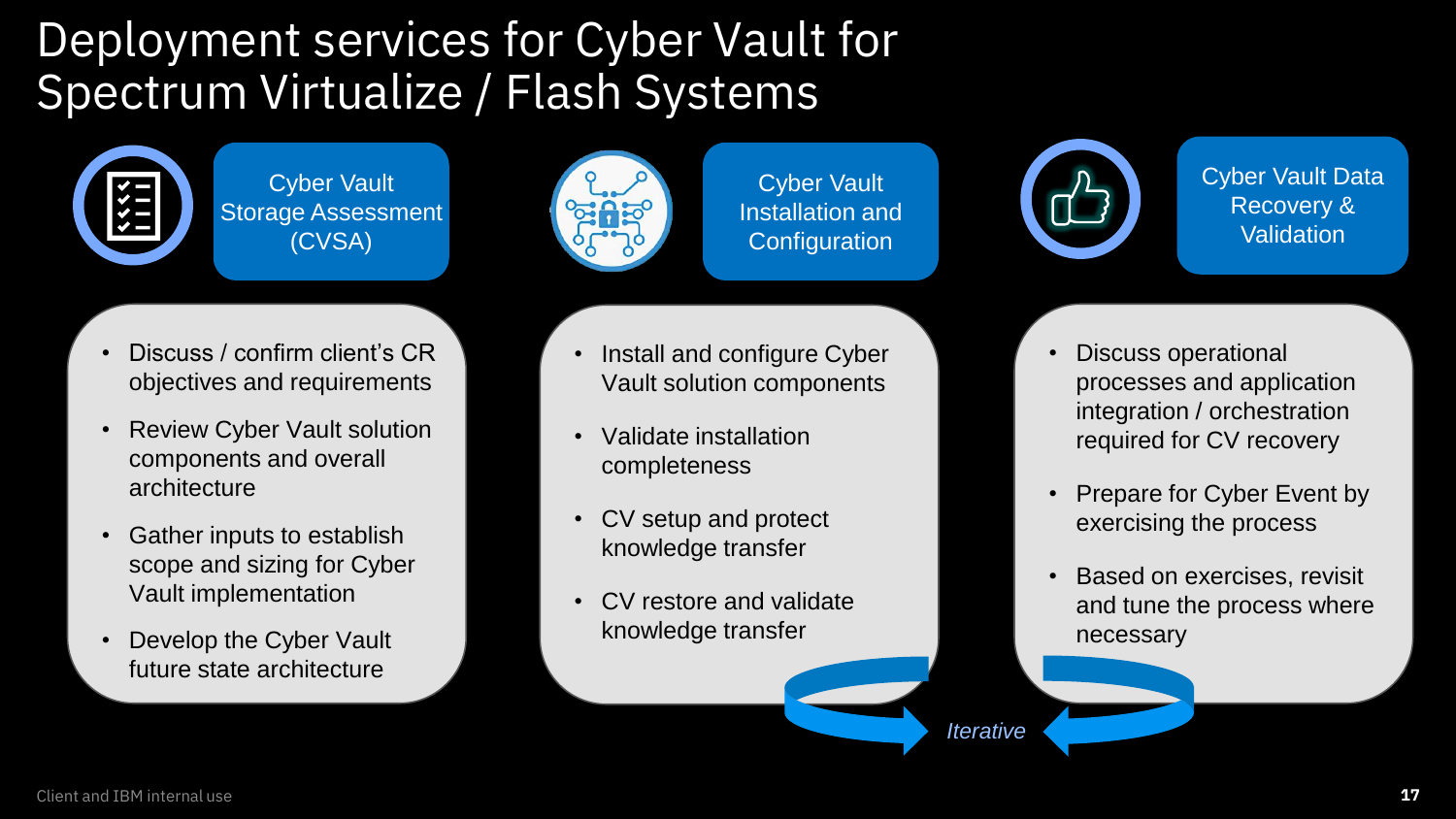## IBM Cyber Vault is a set of services and solution components

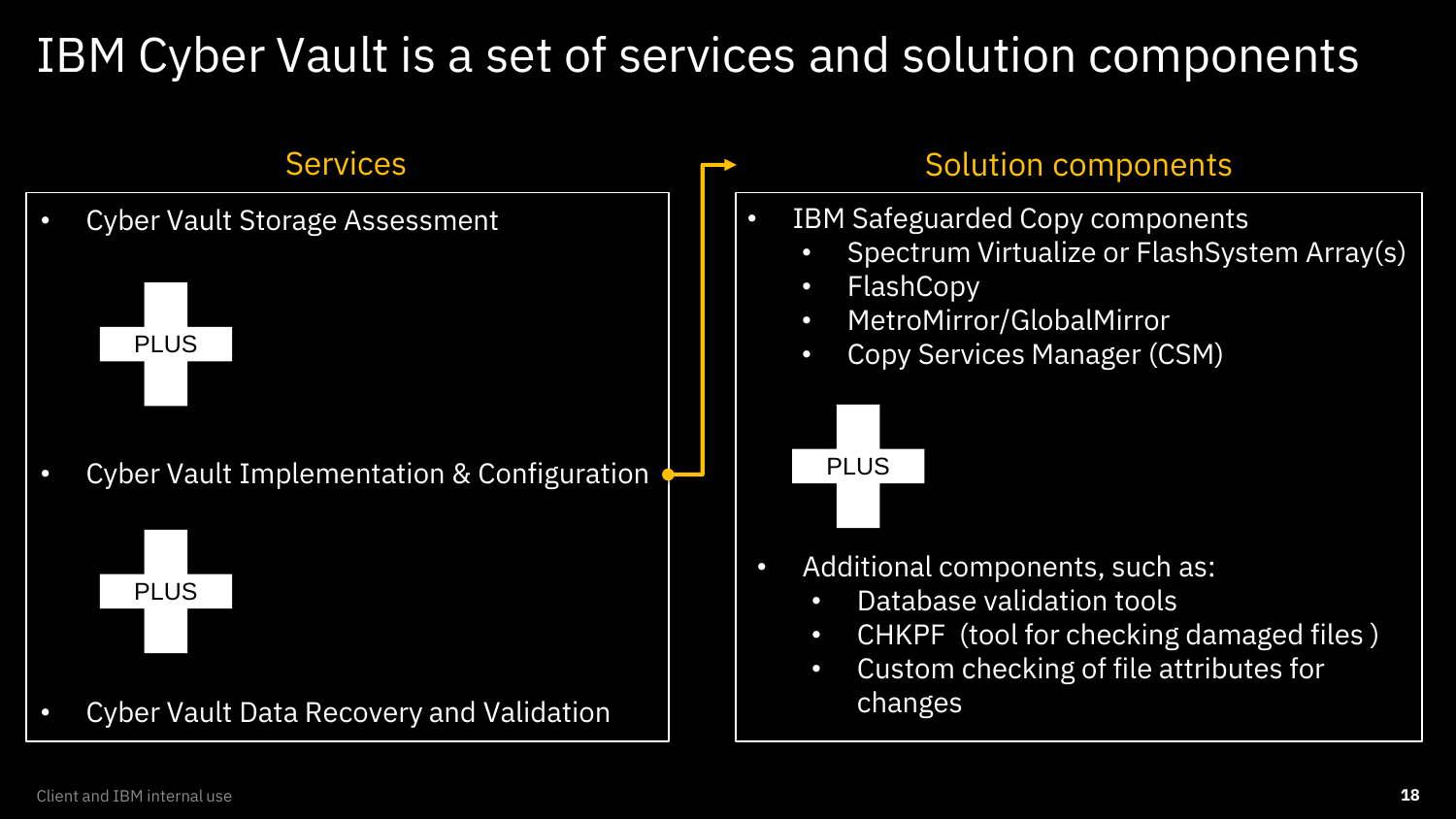## Speed recovery to significantly reduce the impact of breaches



Cyber Vault's high-speed disk or flash based environment combined with SafeGuarded Copy technology, along with detection and validation tools results in a shortened impact time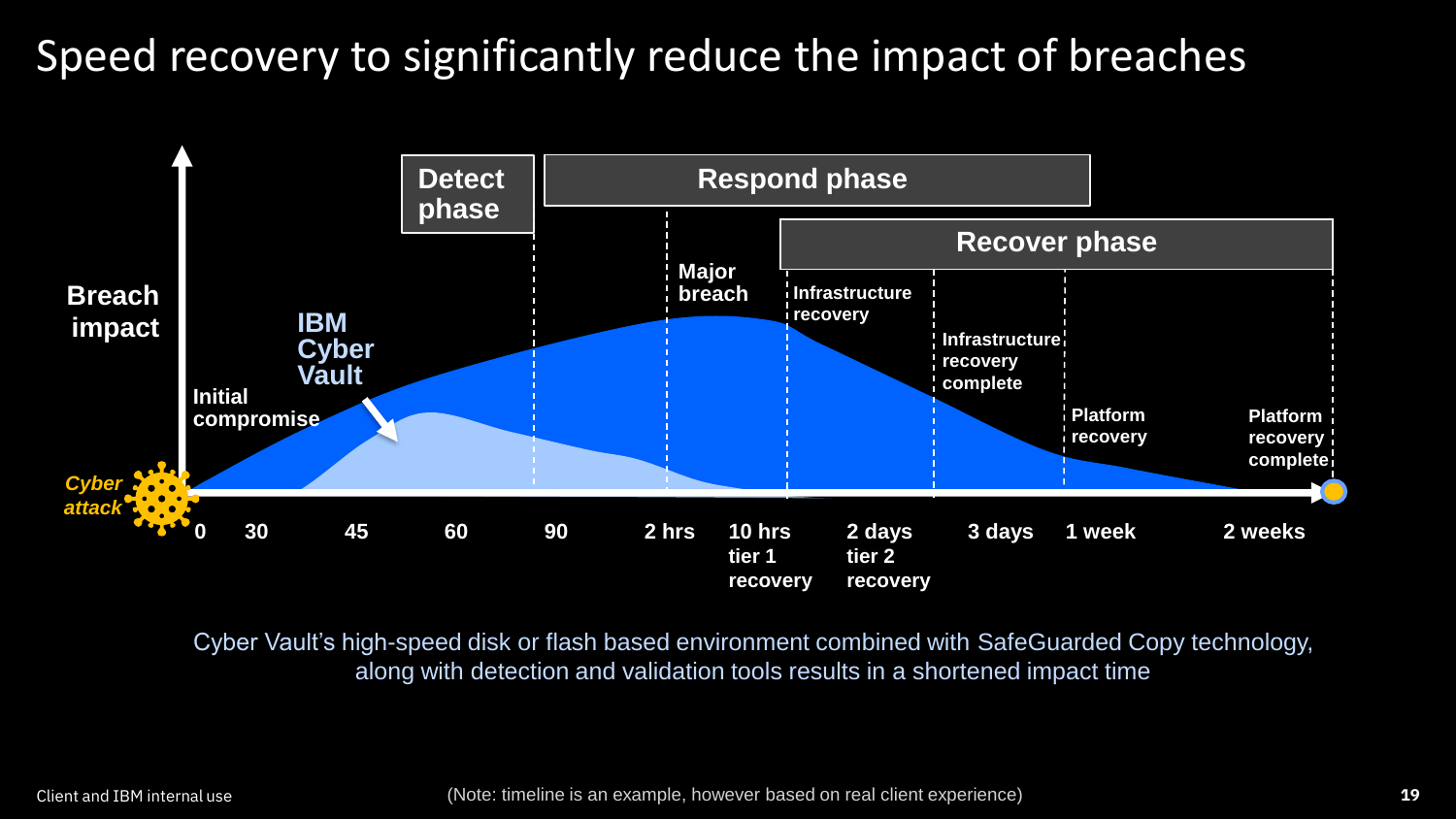# IBM Cyber Vault additional components

### Detection and Application Validation

QRadar is an IBM SIEM tool used for centralized threat detection and alerting

Guardium is an IBM data security solution for structured data in databases and data warehouses …that protects against unauthorized data access and can provide real-time alerts on suspicious activities

Oracle tools such as DBVerify that performs a data structure integrity check.

Db2 tools such as Db2 inspect and db2dart

SQL Server tools such as checkdb or checktable

MongoDB tools – backups and oplog forward recovery

Warehouse databases – typical to have a set of validation SQL that is run against the tables after each load job … and use the output of that SQL against the live dbase to validate that the data in the tables was still good

**Detection** 

Validation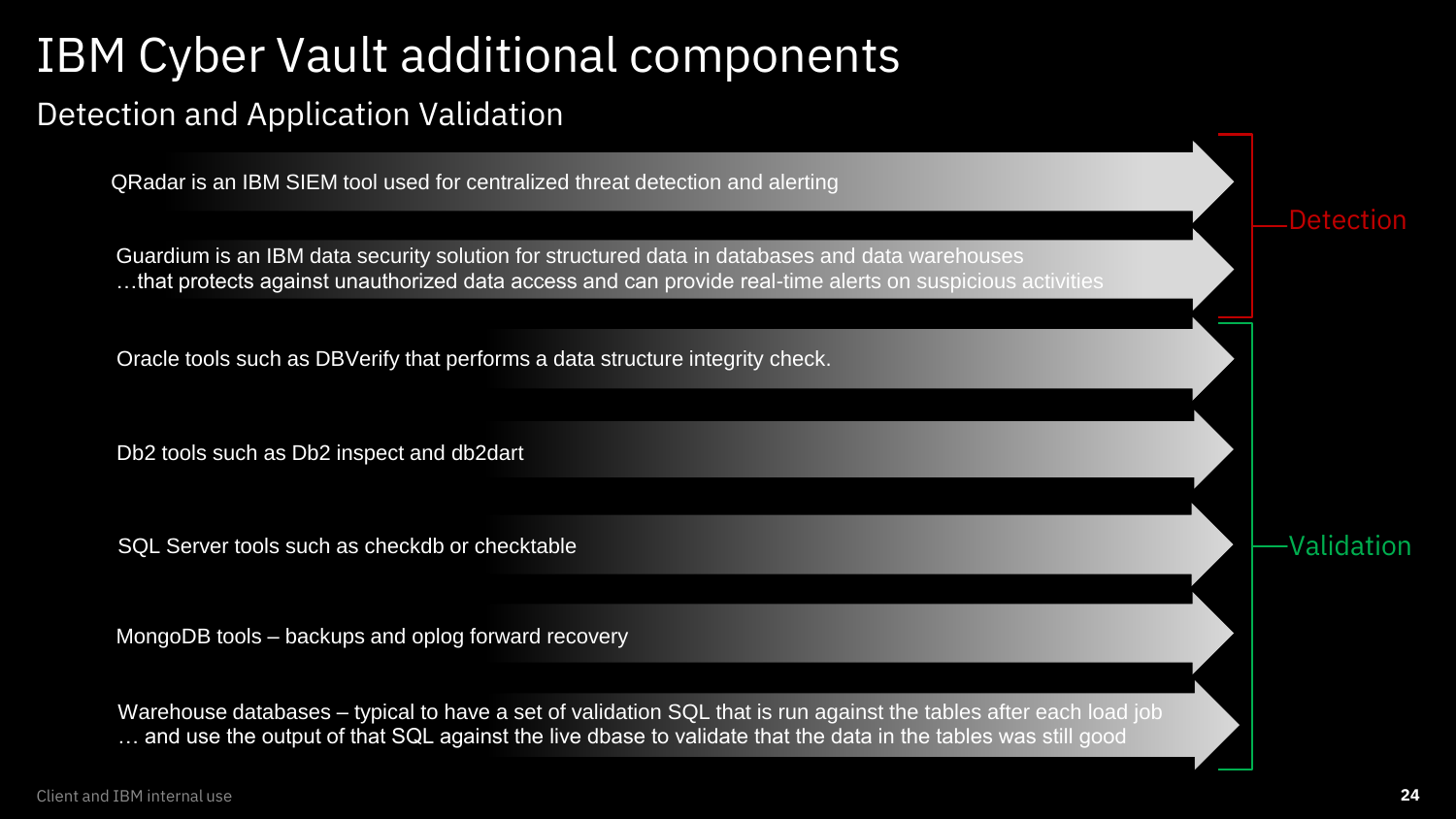# Cyber Vault components and topology

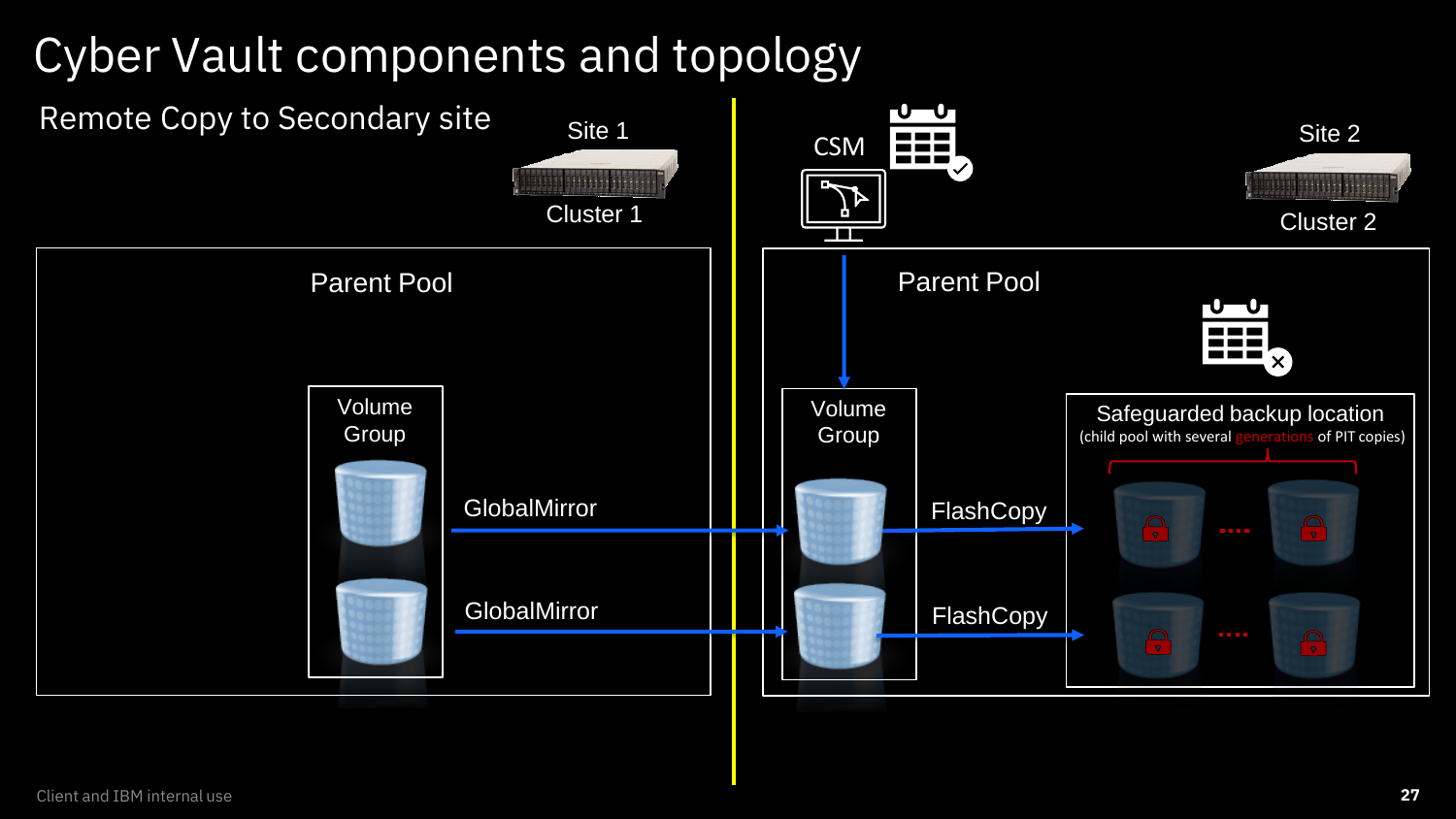